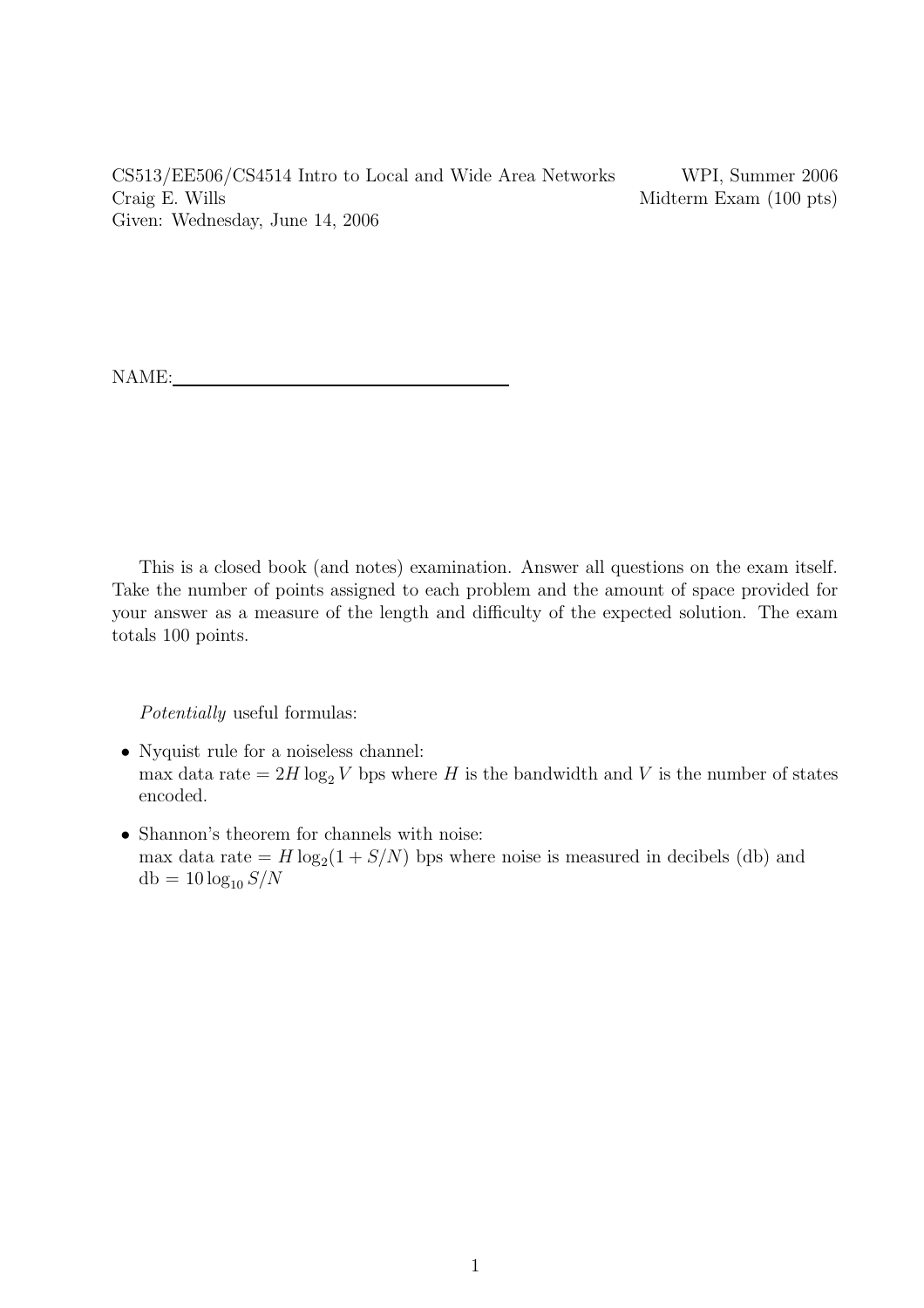SCORE:

1. (6 points) Fourier showed that any reasonably behaved periodic function can be rewritten as the sum of an infinite series of harmonics. What is the implication of this fact for data transmission on media that filter frequencies outside of a frequency spectrum?

2. (10 points) Television channels are 6MHz wide. How many bits/sec can be sent if fourlevel digital signals are used? Would this data rate change if a channel had a signal-tonoise ratio of 30 dB? If so, indicate the maximum data rate for this noisy channel.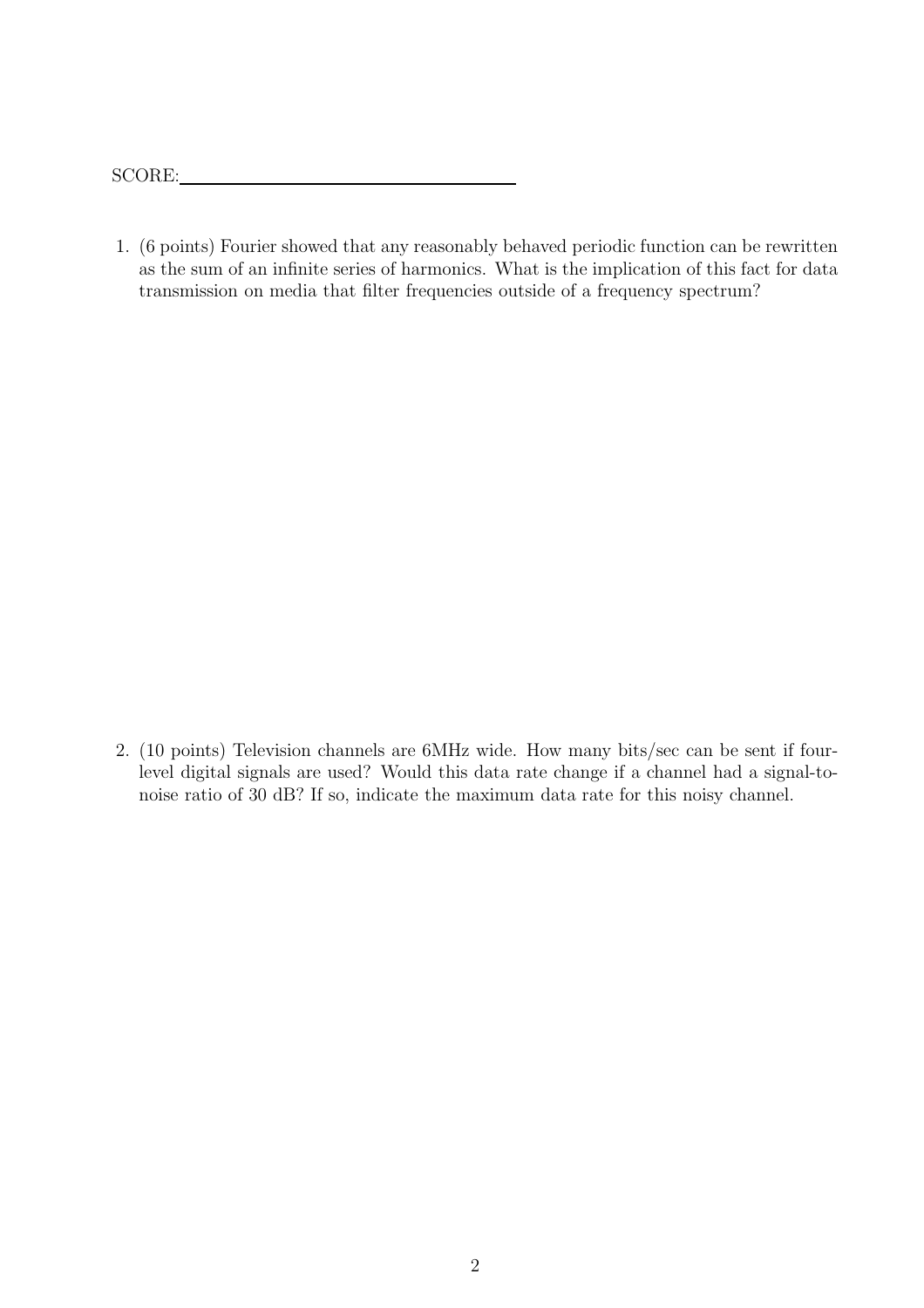- 3. (10 points) In an M/M/1 queueing model, the number of customers in the system can be expressed as  $N = \rho/(1 - \rho)$ .
	- (a) What is  $\rho$  and what property must it satisfy?

(b) Assume that measurements for a network router show that packets arrive at a mean rate of 500 packets per second (pps) with an exponential distribution for interarrival time. On average, the router takes 1ms to forward each packet where the forwarding time also has an exponential distribution. What is the mean number of packets in the router?

(c) Now assume that the router always takes a constant 1ms to forward each packet. What is the mean number of packets in the router? You may want to use the Pollaczek-Khinchine equation for an M/G/1 queueing system where  $C_b$  is the ratio of the standard deviation to the mean of the service time probability density function.

$$
N = \rho + \rho^2 \frac{1 + C_b^2}{2(1 - \rho)}
$$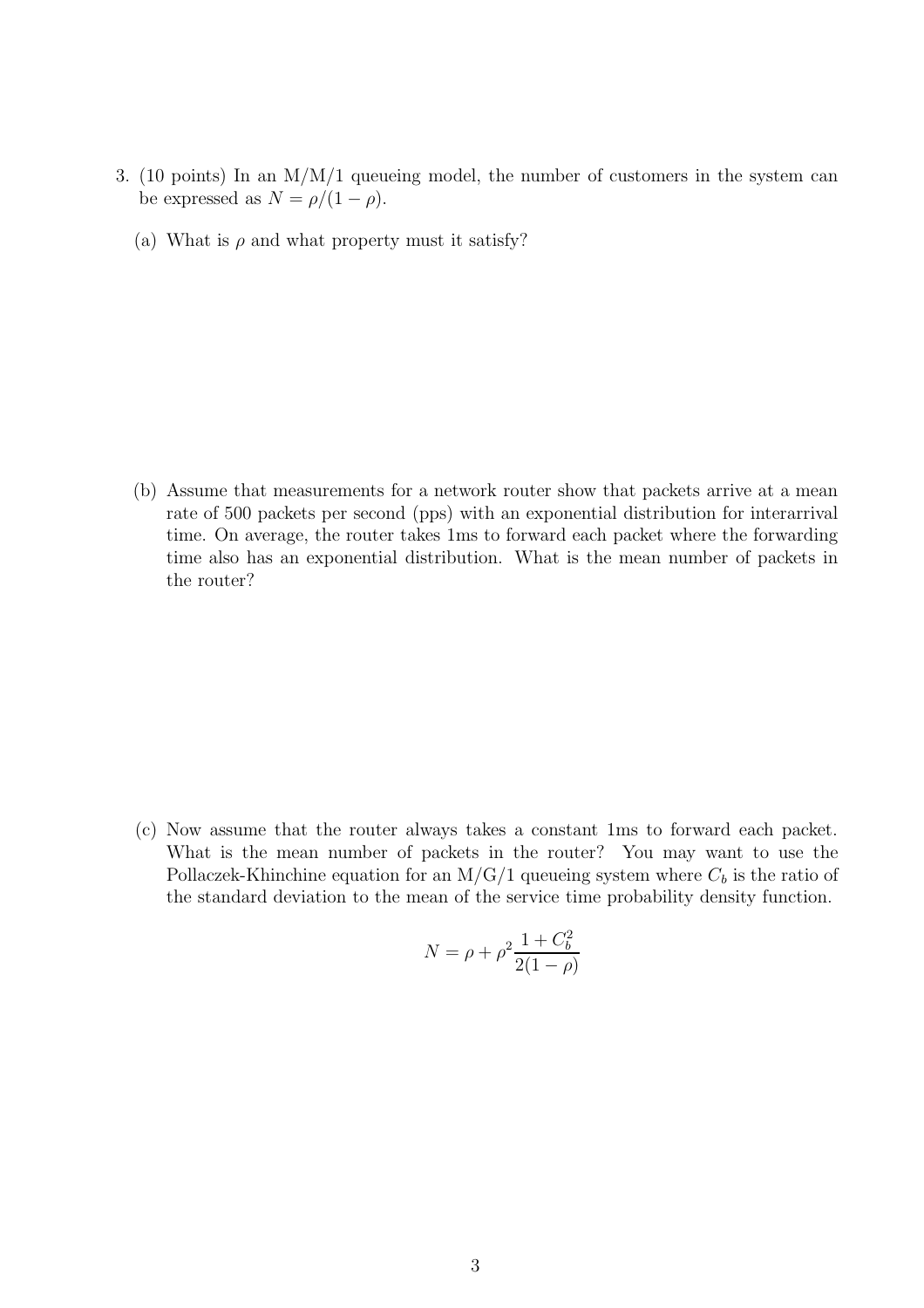4. (12 points) Consider the following CRC calculation used to determine the checksum to send for a given frame of data.

Frame: 11001101 Generator: 1011 Msg after 3 bits appended: 11001101000 11101010 ------------- 1011 | 11001101000 1011 ---- 1111 1011 ---- 1001 1011 ---- 1001 1011 ---- 1000 1011 ---- 110

- (a) What is the generator polynomial used?
- (b) What is the CRC checksum for this frame?
- (c) What is the message that is transmitted?
- (d) What will the receiver do with received message?
- (e) Is it possible for a message to be received by the receiver that is accepted as good, but it is not the message that was sent? If you answer "yes" then indicate such a message. If you answer "no" then explain why not.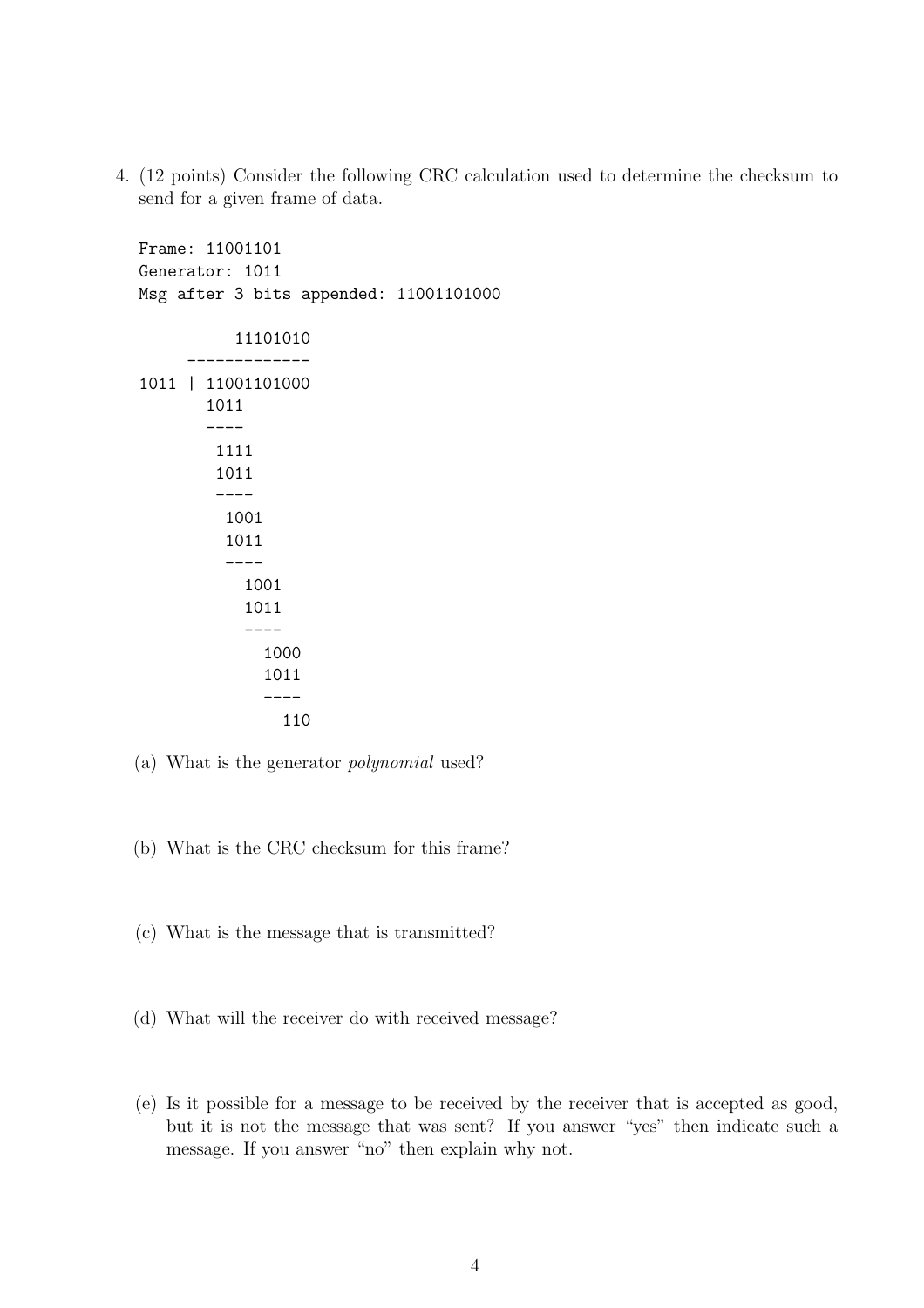- 5. (15 points) Frames of are sent over a 1Mbps channel with a one-way propagation delay of 5ms. The header size is negligible.
	- (a) How big (in bits) must the frames be for the sender to achieve a maximum channel utilization of 50% using stop-and-wait (protocol 4)?

(b) Is it possible for the sender to achieve a maximum channel utilization of 100% using stop-and-wait (protocol 4)? If so, indicate how. If not, indicate why not?

(c) Is it possible for the sender to achieve a channel maximum utilization of 100% using a different sliding window protocol? If so, indicate how. If not, indicate why not?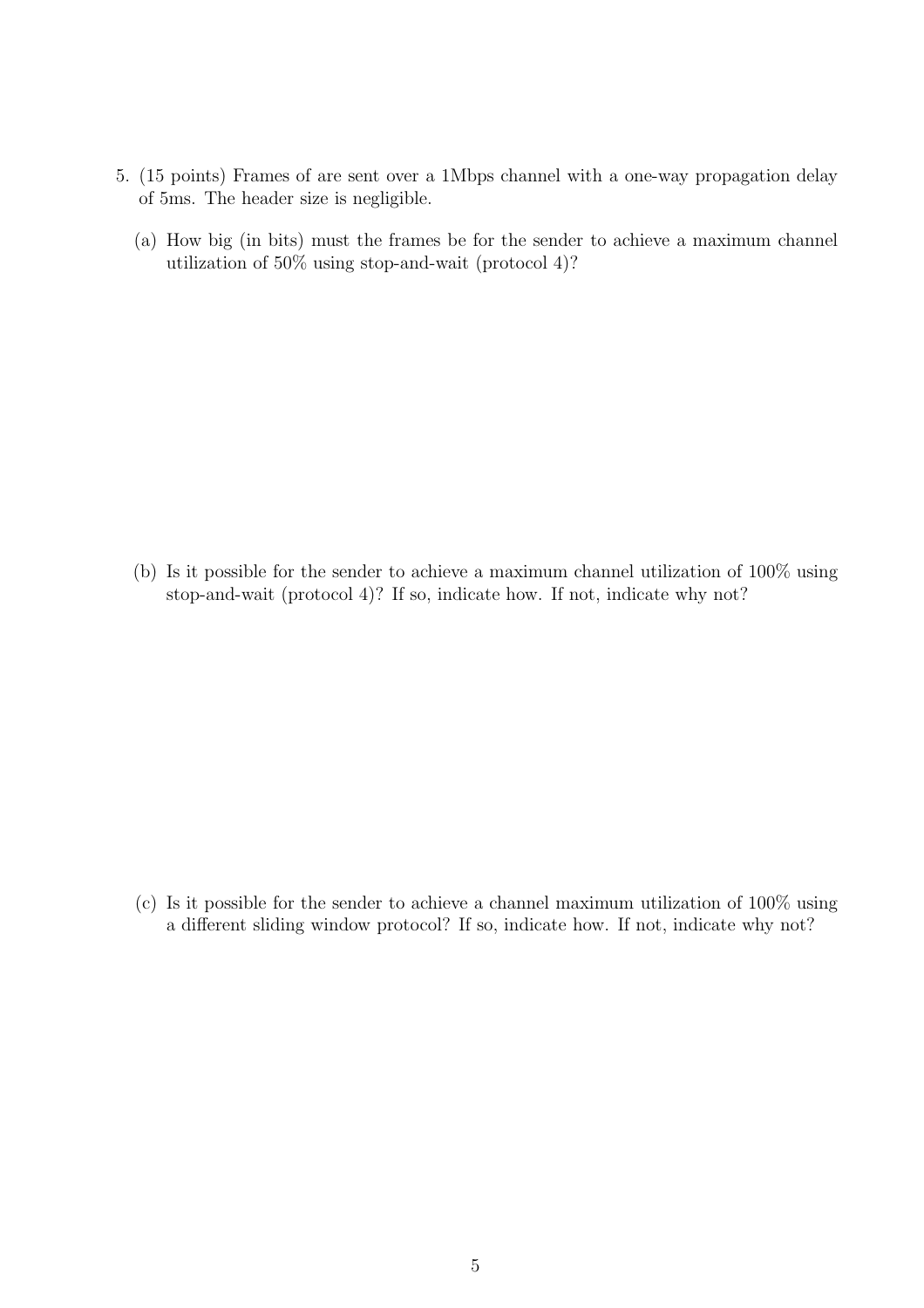6. (8 points) Define baud rate and data rate in the context of data transmission. Give examples (or explain why it is not possible) for one rate to be greater than, equal to or less than the other.

7. (10 points) The following shows four sets of network conditions where the one-way latency is relatively low or high and the network error rate is relatively low or high. For each combination of latency and error rate, indicate which protocol: stop-and-wait (protocol 4), go back n (protocol 5) or selective repeat (protocol 6) would be the most appropriate choice to use for the given network condition along with a brief explanation of why. If more than one protocol is appropriate then indicate as much.

| Error                                                                               | One-Way Latency |      |
|-------------------------------------------------------------------------------------|-----------------|------|
| $\operatorname*{Rate}% \left( X\right) \equiv\operatorname*{Rate}\left( X\right) ,$ | Low             | High |
| $\operatorname{Low}$                                                                |                 |      |
| High                                                                                |                 |      |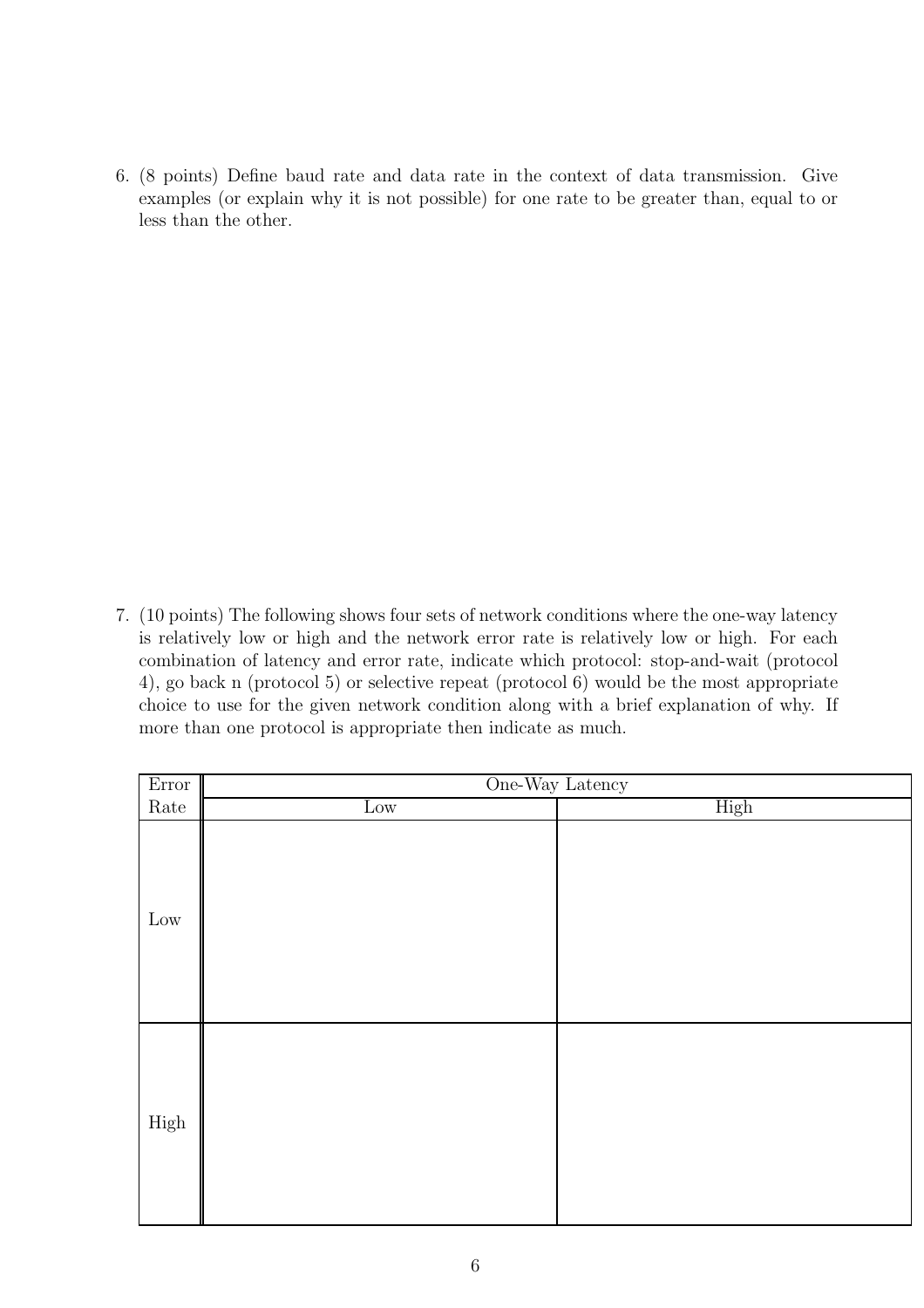- 8. (9 points) An important function of the Data Link Layer is framing. Briefly describe and state a relative advantage and disadvantage of each of the following approaches to framing.
	- (a) a character count at the beginning of the frame,

(b) special bit (or character) delimeters at the beginning and end of a frame along with bit (or character) stuffing, or

(c) encoding violations to indicate beginning and end of a frame.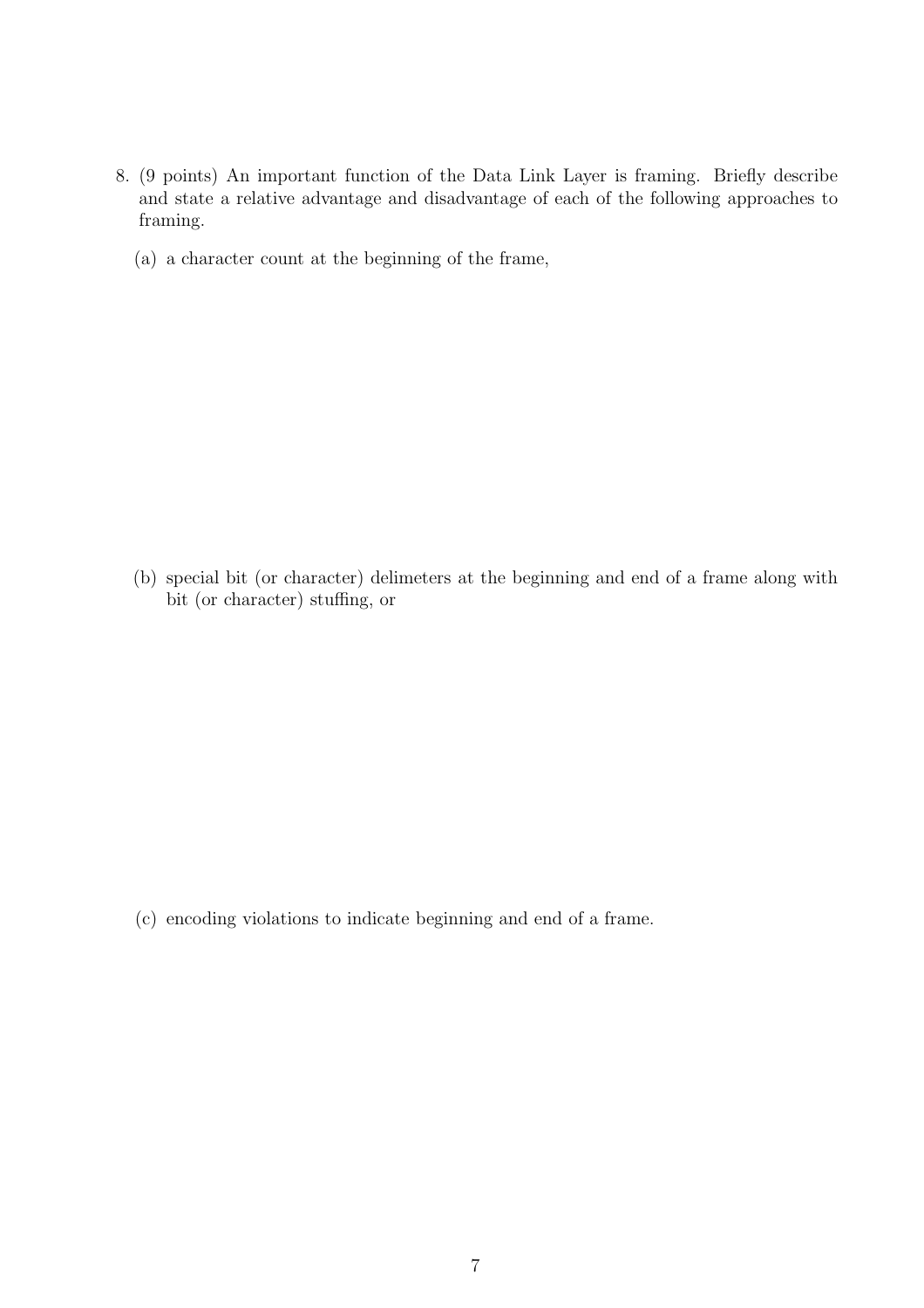9. (8 points) The following diagram shows the bottom three layers of the OSI reference model on two separate machines. Show the path of communication using the diagram when sending data from layer 3 on machine A to layer 3 on machine B? As part of your answer indicate any headers/trailers that are added to/removed from the data.



(a) Which layers on which machines would be affected if the protocol defined for layer 2 on machine A was changed?

(b) Which layers on which machines would be affected if the interface defined for layer 1 on machine A was changed?